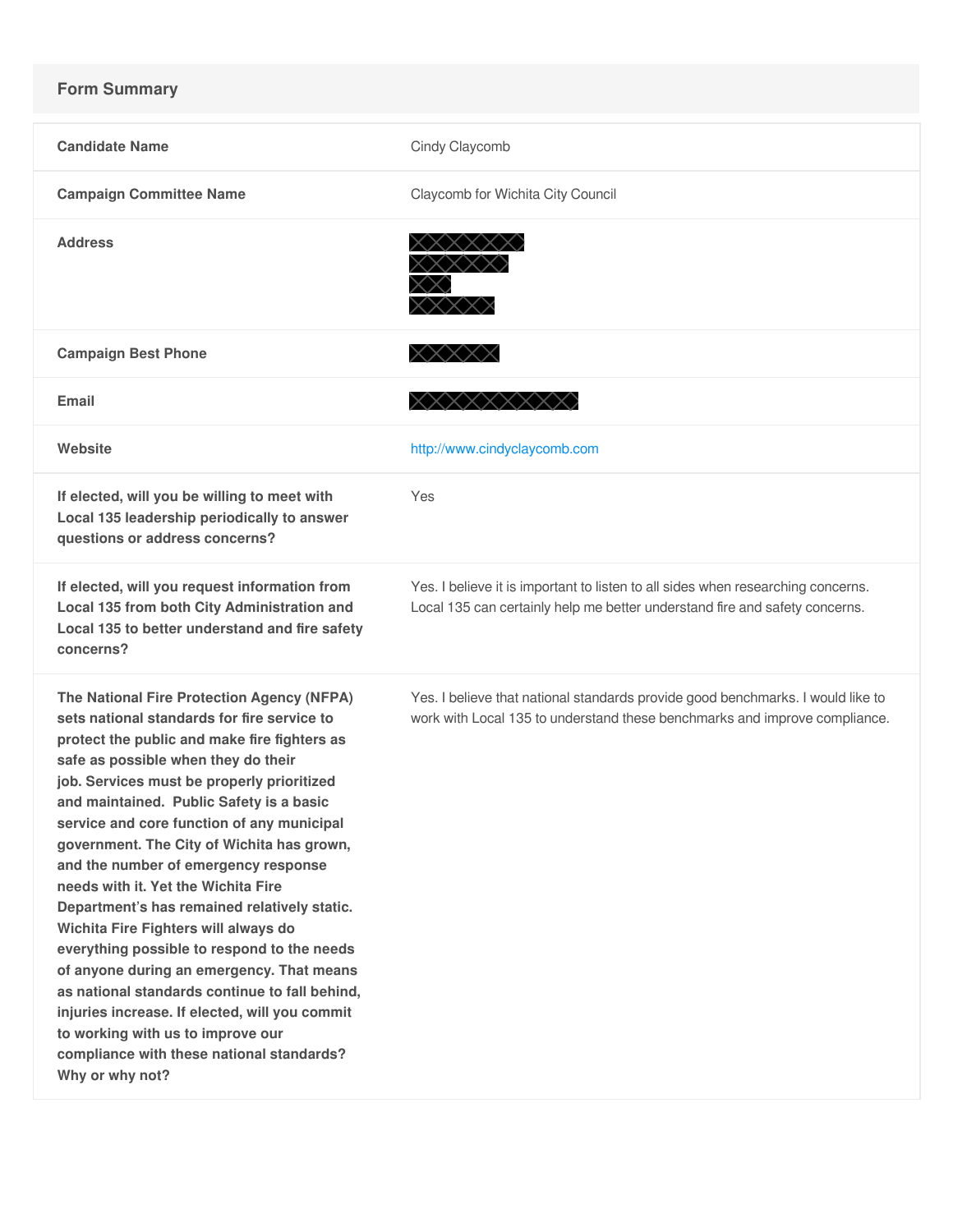**NFPA 1710 sets staffing standards which includes at least four (4) fire fighters on every engine company and ladder company and five (5) fire fighters on ladder companies in high density areas. These staffing standards are based on studies and determined by a consortium of participants including members of the fire service, municipalities business, and industry professionals. These staffing standards are minimum standards that ensure timely, safe, effective, and appropriate service levels for communities. If elected, would you support the creation of a plan that utilizes staff to better meet the NFPA safety goals of five-person ladder companies where indicated, and preserve four-person staffing on fire engines and fire trucks in Wichita?**

**If data collected during your term tells us that Wichita needs additional fire fighters to meet these goals, would you support the creation of a plan to address those shortages?**

**The Covid-19 pandemic has impacted everyone in our community. Throughout this crisis, Wichita Fire Fighters have not wavered and continue to demonstrate their commitment to serving our city on the front line. When a Fire Fighter experiences possible COVID-19 symptoms themselves, they must rely on their own personal sick leave. If elected, would you support policy that provides leave for testing or mandated quarantine after a work-related Covid exposure? Why or why not?**

Yes. Meeting safety goals is one of the reasons I support the fire department optimization study. One of the purposes of the study is to better understand staffing and equipment.

Yes. I am especially interested in the outcome of the fire department optimization study. I agreed to financially support the study, as well as review and support the results related to staffing, equipment, and stations.

Yes. If a firefighter is exposed to COVID during work (and that can be verified), it seems fair to provide leave for testing and mandated quarantine.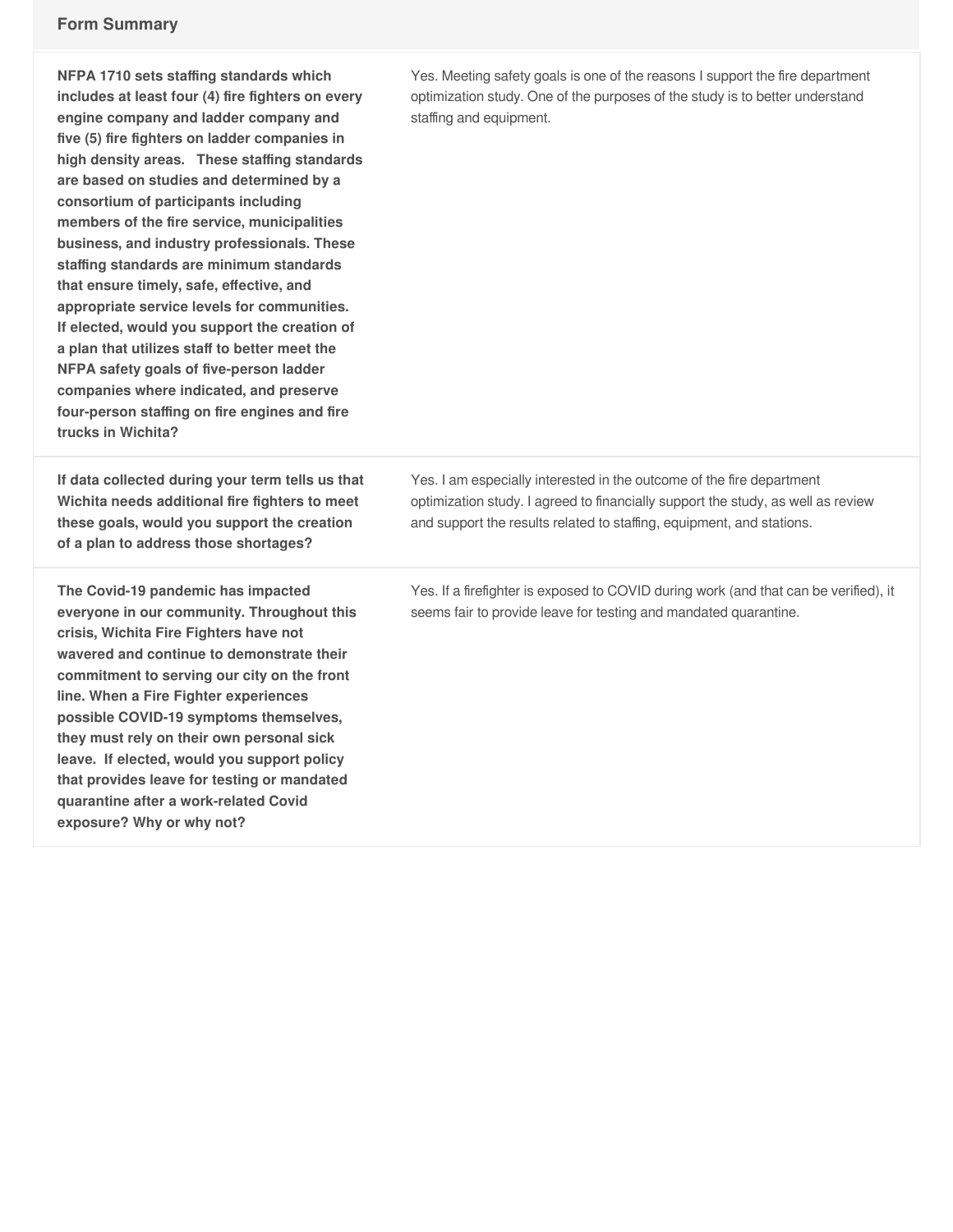**In a council-manager government, an elected city council serves as the city's primary legislative body and appoints a chief executive officer called a city manager to oversee day-to-day municipal operations, to draft a budget, and to implement and enforce the council's policy and legislative initiatives. The city-manager, city council, and mayor work together to enact budgets, to draft and enforce legislation, to provide city services, and to oversee city departments and appoint of departmental heads. The city-manager is not an elected position. Rather, the holder of this office serves at the pleasure of the council, which retains the legal right to dismiss and replace the city-manager. Do you believe it is appropriate for a City Council member to push for changes in a proposed budget from the City Manager's office? Why or why not?**

Yes. It is a City Council member's job to review a proposed budget and make sure it aligns with the priorities of constituents. This may involve recommending changes to the City Manager's proposed budget.

| How do you see your role, if elected, in                                                                                                                                                                                                                                                                            | It is my role to ensure that budget spending aligns with the priorities of my    |
|---------------------------------------------------------------------------------------------------------------------------------------------------------------------------------------------------------------------------------------------------------------------------------------------------------------------|----------------------------------------------------------------------------------|
| guiding budget spending?                                                                                                                                                                                                                                                                                            | constituents in District 6 and the City of Wichita as a whole.                   |
| If elected, will you prioritize public safety in<br>this process?                                                                                                                                                                                                                                                   | Yes                                                                              |
| Recently, the City of Wichita adopted a                                                                                                                                                                                                                                                                             | Salary compression is a reality. When a minimum wage is increased and there is   |
| minimum wage standard for all entry level                                                                                                                                                                                                                                                                           | no corresponding increase in other salary ranges, this causes an issue for       |
| employees of \$15 dollars an hour. While we                                                                                                                                                                                                                                                                         | current employees because their pay is not adjusted for the new minimum. I       |
| applaud the city's commitment to new                                                                                                                                                                                                                                                                                | understand the issue. I have dealt with this same issue at Wichita State         |
| employees and their families, the entry level                                                                                                                                                                                                                                                                       | University when I worked there. Salary compression is an issue that needs to be  |
| wage for an incoming Fire Fighter has not                                                                                                                                                                                                                                                                           | addressed. I am willing to work on a solution. As the IAFF members know, Fire    |
| increased. Do you believe an entry level                                                                                                                                                                                                                                                                            | Fighter pay is a complicated system. It may take some time to identify solutions |
| wage of \$15.54 an hour is a fair wage for a                                                                                                                                                                                                                                                                        | and work through the IAFF and City contract negotiation. I would encourage       |
| new Fire Fighter? Why or why not?                                                                                                                                                                                                                                                                                   | IAFF Local 135 to make this part of their salary negotiations.                   |
| We believe collective bargaining is a<br>necessary and useful tool that helps keep<br>our city competitive, increases fire fighter<br>and public safety, and helps to protect all<br>public safety employees. We also believe<br>المقارض والمتمام والمستحدث وبالمكاري والمتحدث والمتحدث والمستحدث والمتحدث والمناسب | Yes                                                                              |

**arbitration provides for a fair mechanism to settle disputes and is a time-tested and transparent process. If elected, will you support and respect the bargaining and arbitration rights of Wichita Fire Fighters and other City of Wichita employees, at the city and state level?**

XXXXXXXXXXXXXXXXXXXXXXXXXXX